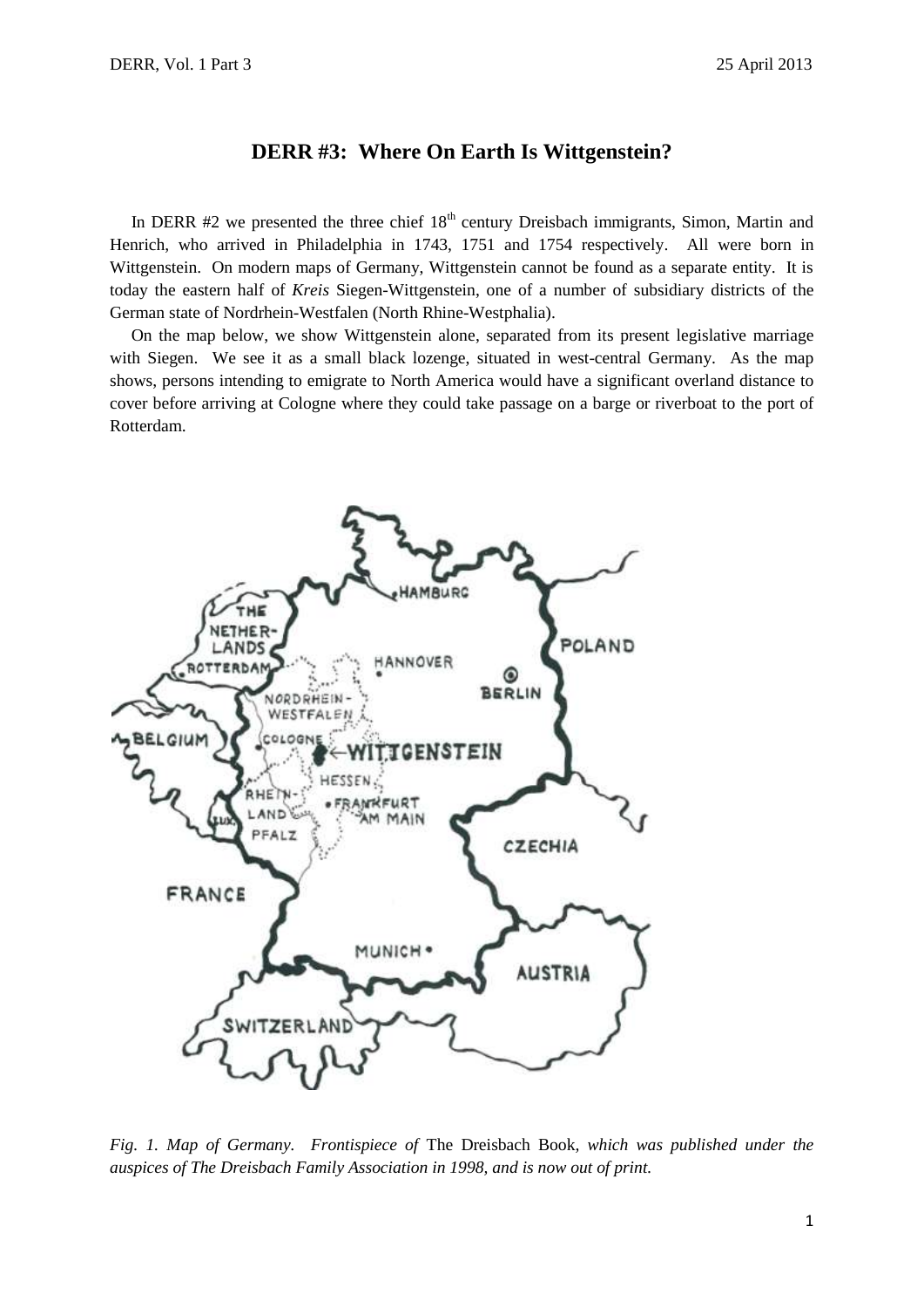1

 Despite its central location, Wittgenstein is far from being a hub of communications. No super highway or *Autobahn* passes through it. Its railway 'network' consists of one line only, and it stops abruptly in the town of Bad Berleburg. Wittgenstein has no huge cities, though it is rightly proud of its two historic former capitals, (Bad) Berleburg in the north and (Bad) Laasphe in the south, each with an impressive castle or palace.<sup>1</sup> There is not much in the way of large-scale or heavy industry. Nor is the landscape one of endless cultivated expanses. Historically, the forests have always constituted Wittgenstein's principal natural resource. The tree-covered hills of Wittgenstein are for the most part "princely" forests that are owned even today by the two local branches of the ancient house of Wittgenstein. All in all, Wittgenstein has retained many areas of quiet beauty, with parts that are much favored by hikers.

 Let us take a look at some high-lying terrain that was familiar to Simon Dreisbach and his sons. We show it in two versions – a photograph taken in late spring 2012, and a map from 1739.



*Fig. 2. Late spring landscape photographed by Marcia Dreisbach Falconer, looking north from the top of the Aberg hill above Oberndorf in southern Wittgenstein. A stream, the* Oberndorfer Bach, *flows between the foreground and background hills. Compare with Fig. 3.*

The photo conveys the rural character of much of Wittgenstein. It also shows an interesting continuation of land usage down through the centuries. This hill, called the Aberg, from which Simon Dreisbach's house got its name, was formerly cultivated by the Count's subjects, actually his vassals.

<sup>1</sup> Today the Wittgenstein half of *Kreis* Siegen-Wittgenstein consists of three administrative sub-divisions: the City of Bad Berleburg, the City of Bad Laasphe, and the Municipality of Erndtebrück.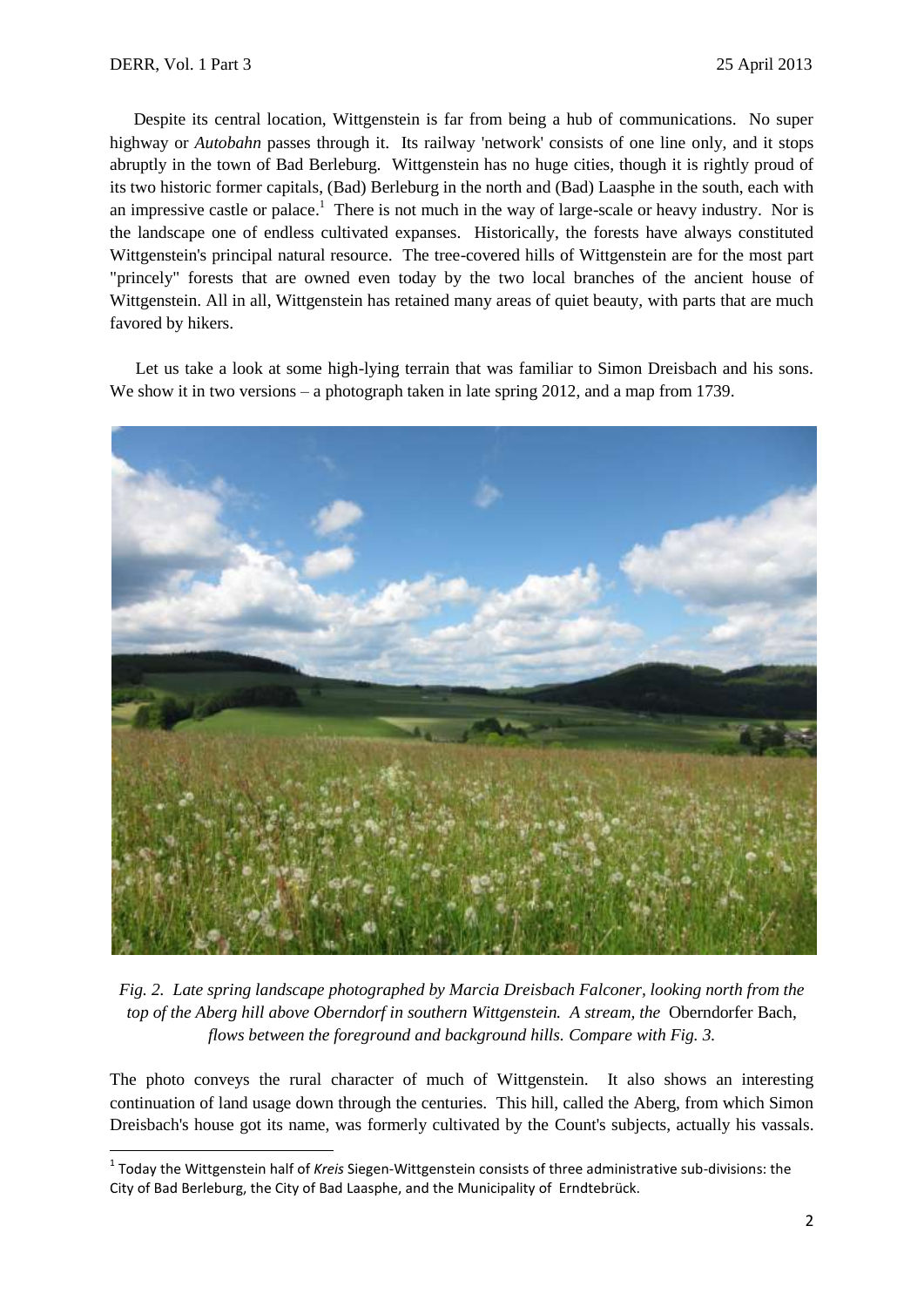Proof that the hill was already cultivated in the 18<sup>th</sup> century is found in the *Forstatlas*, or Forest Atlas, a book in very large format that was made during the rule of Count Friedrich of Sayn-Wittgenstein-Hohenstein. A small part of one of the large maps is shown in Fig. 3. The brown, seemingly barren areas, represent land that the Count's subjects cultivate. The type of field or crop is not indicated as the main point of these maps was to depict the Count's forests. Therefore each wooded area was represented as one of three types; tall beech, tall oak or birch and scrub. The non-agricultural areas in Fig. 3.are of the third, scrub type.



*Fig. 3. The Aberg hill (in bottom half of picture) as shown in the* Forstatlas *of 1739, now in the Princely Sayn-Wittgenstein-Hohenstein Archive in Bad Laasphe. Detail of a photo by Marcia Dreisbach Falconer.*

 The *Forstatlas* consists of schematic bird's-eye view maps, whereas the 2012 photo in Fig. 2 is looking north at eye-level. The map and the photo can nevertheless be 'read' as complementing one another. Moreover, those who can trace their family line back to certain villages in southern Wittgenstein are fortunate, for the *Forstatlas* may contain an aerial view of one's ancestral village as it was some 275 years ago.

 We shall return to this map in connection with Simon Dreisbach's secret departure from his house in Oberndorf. It must be pointed out right away, however, that Fig. 3 shows no house on the Aberg, above the Oberndorfer Bach. The map-maker clearly concentrated on drawing the houses in the center of the village. The site of Simon's house is in any event known, and has been photographed on several occasions.

#### **Sorting out the Wittgensteins, part 1. The territory is divided in 1605.**

 Having had a taste of rural Wittgenstein present and past, it is high time to get a grasp of what we might call the whole of Wittgenstein and its two historic parts. A bare-bones history (much oversimplified) would begin like this: First, in the Middle Ages, there was one Wittgenstein. Then, starting in 1605 there were two, when the territory was divided between two brothers. The southern territory acquired the official name of Wittgenstein-Wittgenstein, while the northern one became Wittgenstein-Berleburg. The ruling families that issued from the two brothers were also known by different names. The south was ruled by the House of Sayn-Wittgenstein-Wittgenstein, which became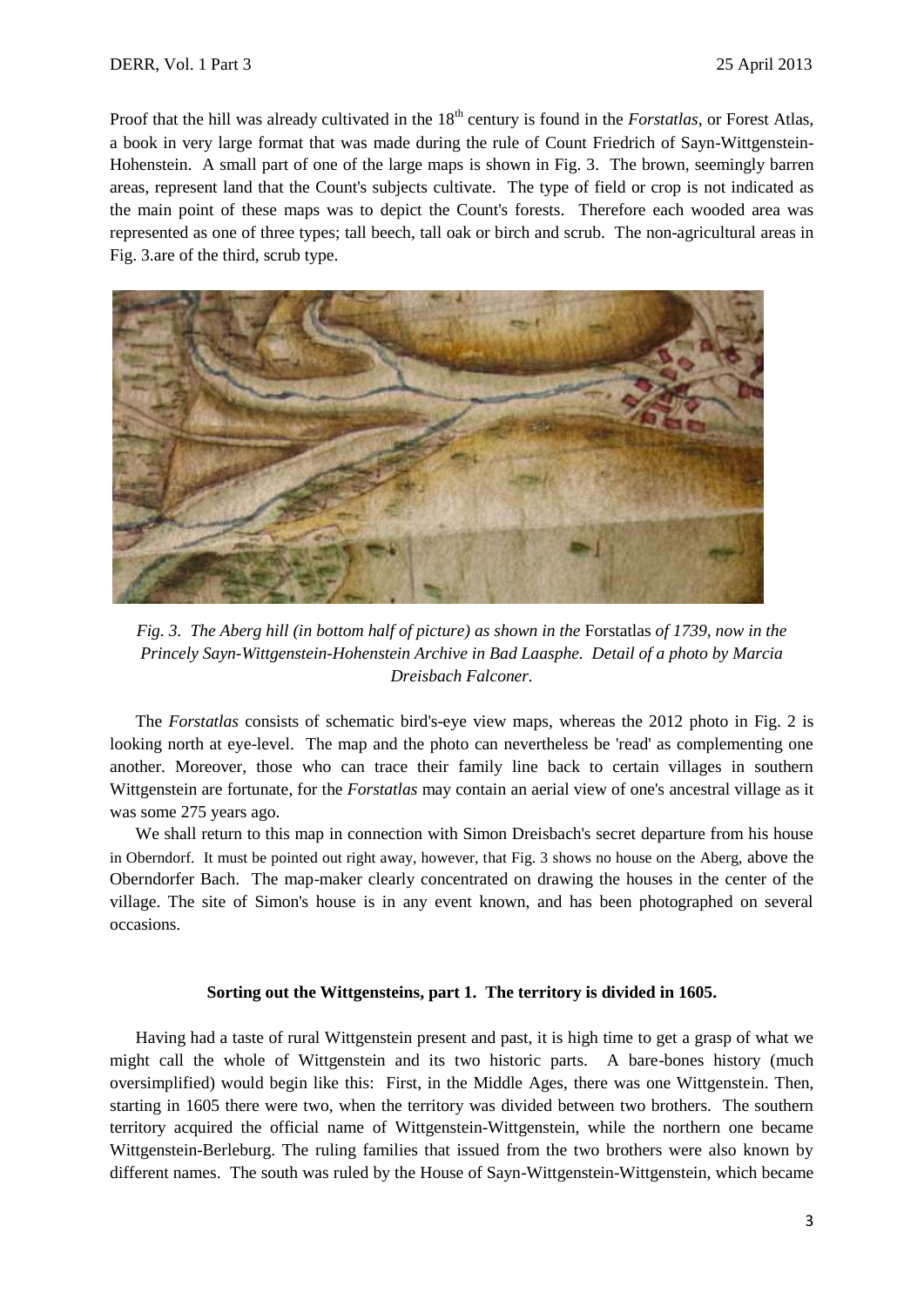in 1653 Sayn-Wittgenstein-Hohenstein, and had its residence in the castle of Wittgenstein atop a hill above Laasphe. In the north, the House of Sayn-Wittgenstein-Berleburg lived in its castle in the town of Berleburg (indeed, they still live there), whereas in the middle of the last century the southern Princes moved to another of their properties in the town of Schwarzenau.

 This divided situation continued until 1806 when the two territories lost their status and their names in a short-lived takeover by the Grand Duchy of Hessen-Darmstadt. Still greater changes were to come.

 We shall return later to the more recent history of Wittgenstein, but we must first shift our attention to the two Wittgensteins

\* \* \*



as they existed from 1603 until 1806, thus the period during which the earliest Dreisbach emigrants left to go to Pennsylvania. Another map is called for. *Fig. 4, Northern and southern Wittgenstein, 1603-1806.*

\* In fig. 4 we see Wittgenstein traversed by a meandering east-to-west line of red dots marking the border between Wittgenstein-Berleburg and Wittgenstein-Wittgenstein.

The two capitals are marked by simplified castles, B. for Berleburg and L. Laasphe.

\* Important churches other than those in the two principal towns are designated as A (Arfeld), E (Erndtebrück), F (Feudingen) and R (Raumland).

For the present, only those villages are shown which were mentioned, however briefly, in DERR #2, i.e. Amt = Amtshausen, Ba = Balde, Ob = Oberndorf,  $R =$  Raumland, Rich = Richstein, St = Steinbach.

 Did this political division affect the Wittgensteiners in their daily lives? Did it bring changes for the better? Much remained the same. The villagers continued to share the same culture, worship according to the same Reformed liturgy, speak related dialects and, though the north had somewhat harder winters, they nevertheless continued to deal with similar farming conditions. More important was the inevitable circumstance that all continued to live in feudalistic subjection to the ruler, be it one Count or the other.

 A ruler, be it one or two, generally wishes to rule and to prosper. In a geographic area so lacking in natural resources that the principal export was charcoal, keeping up the flow of income to the coffers of both the northern and the southern Counts was a priority matter. One can see from the extant records just how detailed were the obligations imposed on those subjects who farmed the Counts' lands – obligations to be met by means of taxes, in contributions in kind, in manual labor, and in other kinds of personal service. Each subject who left the territory represented, in the eyes of the Count's administrators, a diminishment of the Count's income. For this reason, to permanently leave the Count's territory without permission, and without paying exit fees of various types, was considered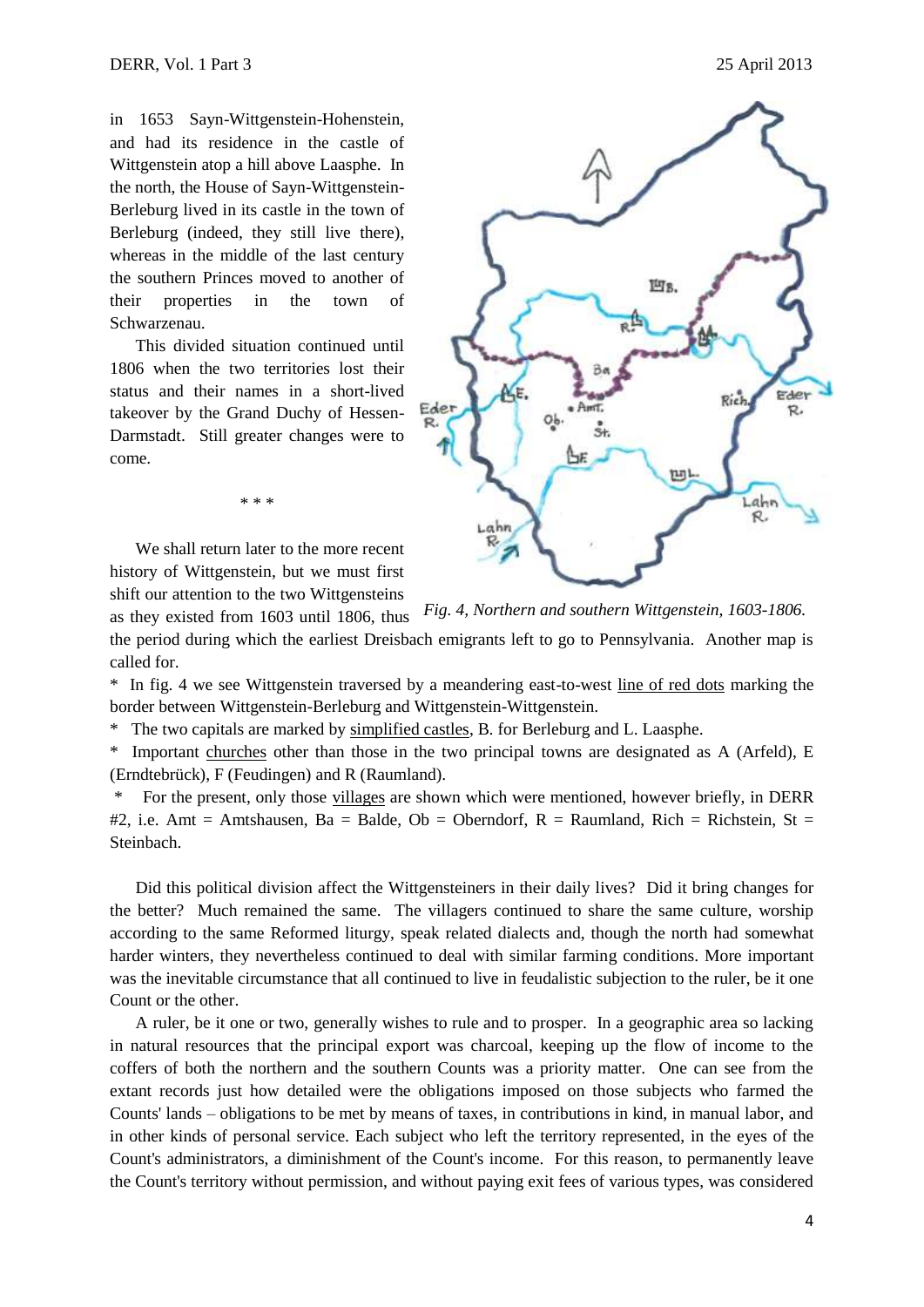a criminal offense. We shall see in another DERR how Simon Dreisbach's uncle was caught and imprisoned in 1725 for having tried to emigrate with his large family group.

 There is much that could be said about social and economic conditions during the two hundred years of the existence of the two Wittgensteins. In both territories, villages were devastated by marauding troops in the Thirty Years' War, and also by accompanying plagues. By the end of the war, in 1648, so many had died that it took fifty years for population levels to return to what they had been.

Our concern, however, centers on conditions in the  $18<sup>th</sup>$  century, especially those circumstances that contributed to emigration. Thus most of the projected DERR numbers will deal with some condition or problem having a possible connection with the decision to emigrate. Here, however, we must tell the rest of the story of Wittgenstein, a tale that covers yet another period of some two hundred years, including a time of dismay and protest that finally ended in victory.

## **Sorting out the Wittgensteins, part 2. The Counts become Princes; Wittgenstein becomes Prussian; and in 1974 Wittgenstein 'disappears'.**

 Thus far we have spoken of the rulers of the two Wittgensteins as counts. Prior to 1806, while still enjoying the status of being independent rulers, the northern and southern Counts were elevated to the rank of Prince, the northern house of Sayn-Wittgenstein-Berleburg in 1792 and the southern house of Sayn-Wittgenstein-Hohenstein in1801. Their territories could now be designated principalities. When, as already mentioned, Wittgenstein was absorbed into Hessen-Darmstadt in 1806, the Princes retained their titles, but their territories lost their independence. The unfortunate inhabitants had to pay double taxes, to their former rulers and to the new Hessian ones as well.

 Then, in 1816, the political map of Europe was drastically revised by the Treaty of Vienna or, more correctly, the Final Act of the Congress of Vienna. Prussia was accorded large and significant regions, including Westphalia. Wittgenstein, extracted from Hessen, was attached to Westphalia as a distinct district, or *Kreis.* This meant that Wittgenstein was now a very small part of the Kingdom of Prussia. And, in essence, it remained so until the end of the Second World War.

 In 1946 Westphalia and other nearby territories found themselves in the British occupied zone. The British authorities took it upon themselves to abolish all the previously Prussian provinces in their zone and to reorganize and consolidate them. Thus, two of the Prussian provinces were joined to form North Rhine-Westphalia. Wittgenstein, as part of this new province, acquired a new state capital, Dusseldorf (until 1974), but was not otherwise significantly affected. Twenty-eight years passed. And then… Wittgenstein disappeared.

 On 5 November 1974 a major restructuring of the northwestern part of Western Germany was completed. Called the Sauerland/Paderborn law, this new and voluminous legislation affecting district and municipal levels was approved by the North Rhine-Westphalian parliament. The new capital would be the city of Münster. What is more, when the new law went into effect on 1 January 1975, Wittgenstein disappeared. Its neighboring district, *Kreis* Siegen, also disappeared, but was immediately reborn as a new and much larger *Kreis* Siegen which included the former and now



officially non-extant *Kreis* Wittgenstein. For Wittgenstein, this was legislative oblivion; for its inhabitants it was an insult to their sense of self and of history.

 A few years earlier, in 1966, *Kreis* Wittgenstein had adopted as its official emblem the ancient coat of arms borne by the Counts of Wittgenstein, arms which went back to at least the fourteenth century. On 1 January 1975, when *Kreis* Wittgenstein ceased to exist as an independent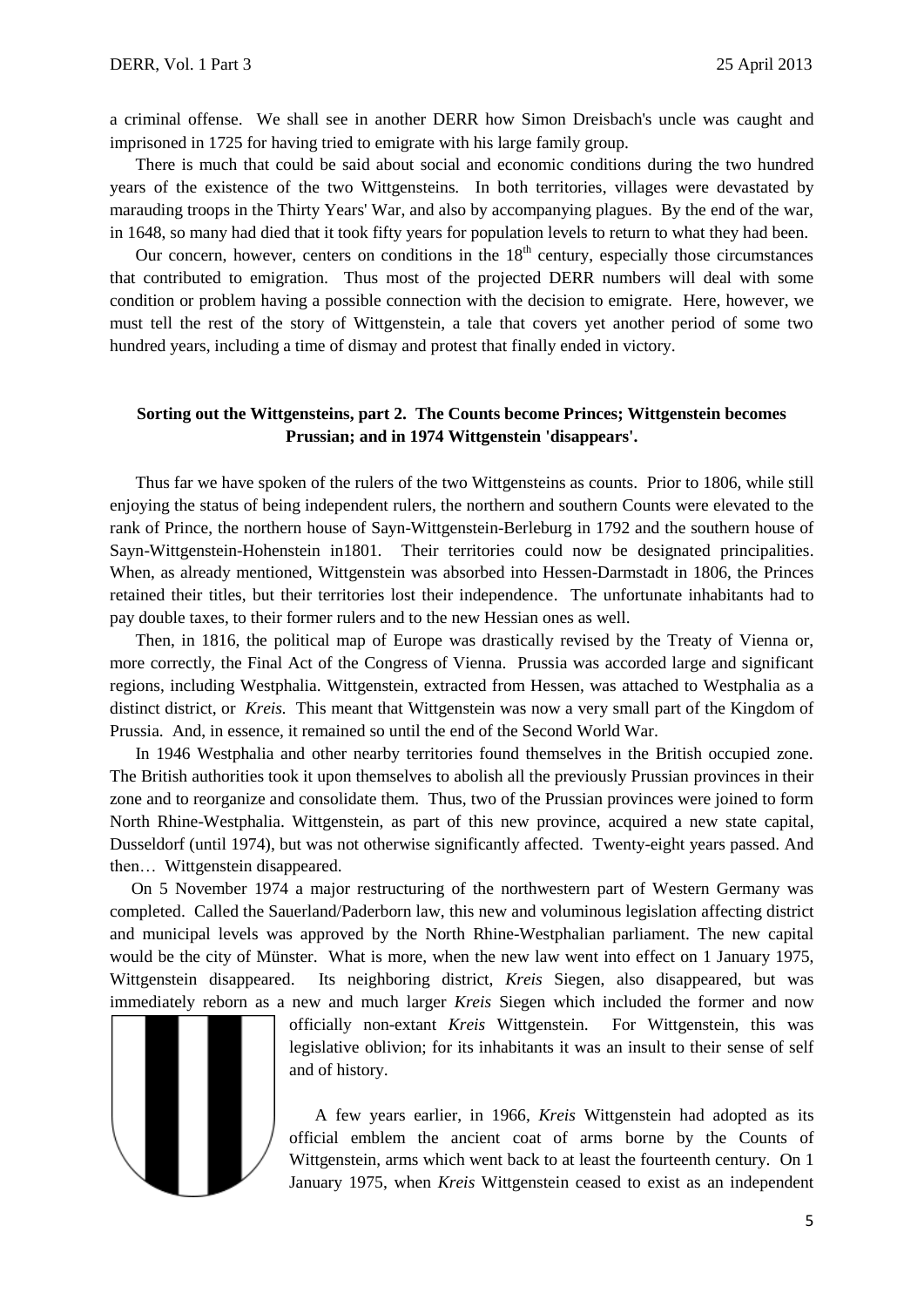1

district, its coat of arms also ceased to have an official role. In Wittgenstein, however, these arms continued to be a rallying point.

 It took nine years of protests and agitation to get the state authorities to listen to the aggrieved Wittgensteiners. When an amendment to the law was at last approved, and *"Kreis Siegen"* was replaced everywhere in the legislation with *"Kreis Siegen-Wittgenstein"*, nothing had changed in a material sense. Siegen and Wittgenstein continued to form one *Kreis*. The city of Siegen continued to be its capital. In the non-material sphere, however, the Wittgensteiners' devotion to their history had received a great boost. This minute district, with at that time less than forty thousand inhabitants, had won a David-and-Goliath victory. The revised law gained legal validity on 1 January 1984. Just how effective the protests had been can even be glimpsed in the sober justification *(Begrundung)* attached to the revised law:

*"In the former Kreis Wittgenstein, and later also in the former Kreis Siegen, there were numerous* 

*demands by citizens, politicians and local associations* (Heimatsvereinen) *that the name of the Kreis not be limited to Siegen only but – not least for historical reasons – that also the name of Wittgenstein be permanently attached to the appellation of the Kreis*."<sup>2</sup>

 The protests had finally had their effect. However, it took somewhat longer, fifteen years in fact, for the judicial machinery of *Kreis* Siegen-Wittgenstein to at last get round to inserting the Wittgenstein symbol into its official coat of arms. As of 1999, this tripartite escutcheon contains the arms



of the Counts of Wittgenstein to the left, and to the right the rampant lion of the Dukes of Nassau, the founders of Siegen. Below are symbols of historic occupations in the two territories: the so-called coppicing hook used for cutting wood to make charcoal, and the miner's lamp symbolizing Siegen's mining industry.

### **Wittgenstein and Dreisbach traditions. A final word.**

 Arriving at the end of this necessarily sketchy account of Wittgenstein's long history, one might wonder what all this has to do with North American Dreisbachs. Perhaps little, perhaps more than is immediately apparent. Certainly Wittgenstein emigrants of the  $18<sup>th</sup>$  century had few, if any, romantic memories of a carefree life among Wittgenstein's meadows and streams. Life was hard, the Counts were exacting and the emigrants' dreams were therefore forward-looking – to lots of available land for them to cultivate, and a better future for their children.

 Simon Dreisbach's descendants do not seem to have preserved any traditions, oral or otherwise, about their Wittgenstein origins. There does exist one oral tradition, however, according to which the aged Simon Dreisbach Jr. had one or more chests the family had brought over from "the old country" containing many papers and documents. At some time after his death the unnamed woman of the house decided that there was no use for that old scrap and took it all outside and burned it. According to the source, who was a descendant of Simon Jr., the burning went on for three days. Some of the papers can have been connected to Simon Jr.'s own political career, but the chests may also have held earlier documents, perhaps some originating in Wittgenstein.<sup>3</sup>

<sup>&</sup>lt;sup>2</sup>See:http://www.edumagazin.de/39000/Das\_Gesetz\_zur\_Neugliederung\_der\_Gemeinden\_und\_Kreise\_des\_N eugliederungsraumes\_Sauerland\_Paderborn\_Sauerland\_Paderborn\_Gesetz.html

 $3$  Told to the author by the late William J. Fiedler, Jr., of New Tripoli, PA, family historian.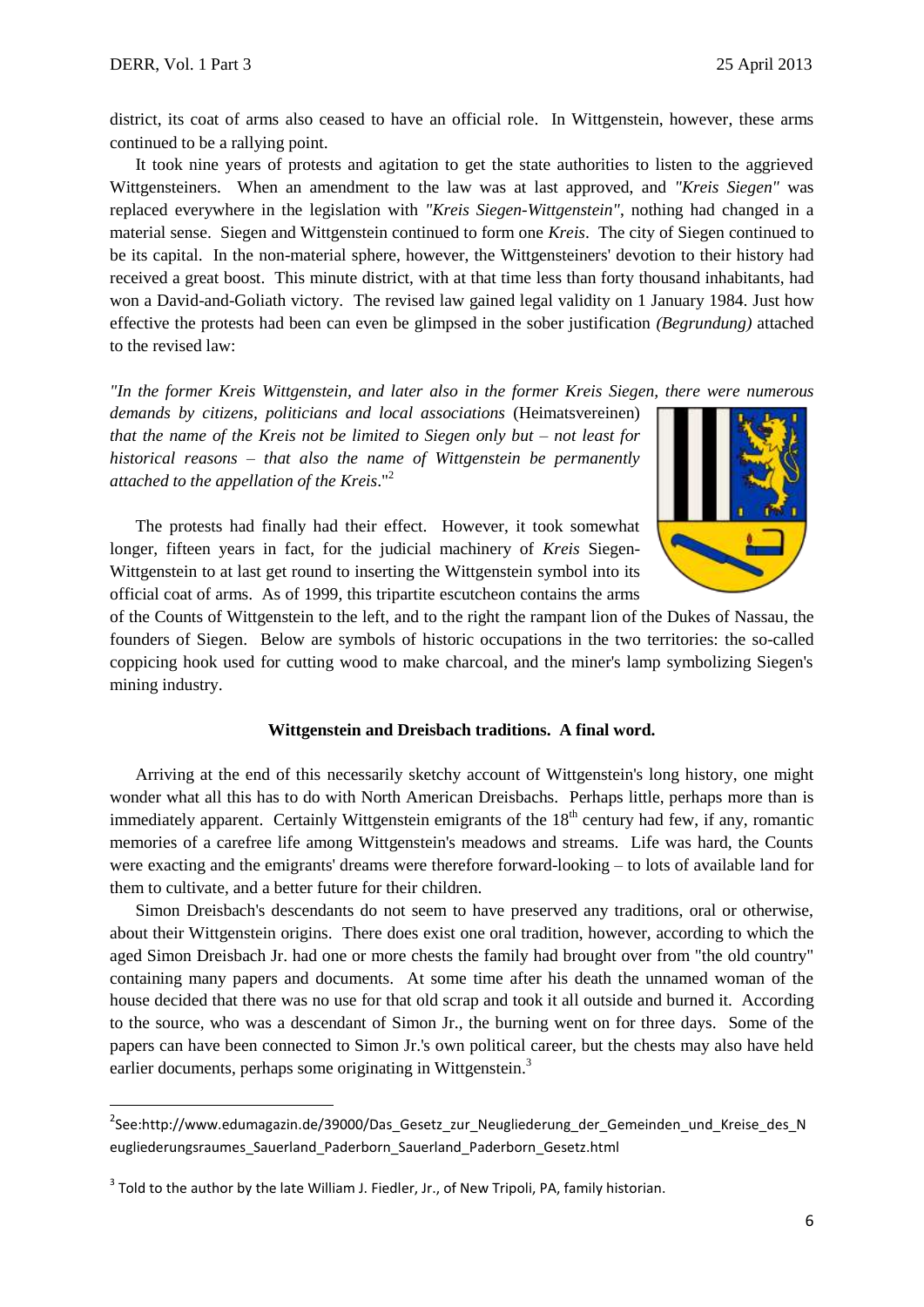The Martin Dreisbach line has retained information on Martin's having been born in Raumland in Wittgenstein and on his marriage in Krombach in Nassau-Siegen. These and other family traditions were written down by his grandson, "Rev. John", and will be discussed later.

 In any event, for many of today's Dreisbach descendants, the word "Wittgenstein" has been merely a group of letters with no real significance or point of attachment, though a number might well agree that to have some idea of the events of the years 1605-1806 is in fact to have a background against which we can view the origins and early lives of our immigrant ancestors.

In a more general way, our being aware of the changes in Wittgenstein's official status in the  $19<sup>th</sup>$ and 20<sup>th</sup> centuries can help us connect with various aspects of modern European history, from the defeat of Napoleon and the Congress of Vienna in 1815 to Britain's remapping of its occupied zone after the Second World War. Knowing that Wittgenstein was 'erased' from the West German map in 1975 can give us some insight into what it means to be a modern Wittgensteiner, and can help bring us closer to our German cousins. Indeed, we have a lot of German cousins, descended like many of us from Abraham of Balde or his son (or son-in-law) Georg Dreisbach, or from other ancestral Wittgenstein lines in our Dreisbach family trees. We have met some of these cousins, as mentioned in previous DERRs, and they immediately offered to help us learn more about our Wittgenstein roots. Once again we must stress that the DERR would not exist without them.

 Castle Wittgenstein was founded in 1187. Berleburg was established in 1258. Notwithstanding its tiny size and minimal population, the territory of Wittgenstein has managed to preserve its particular identity, even when hemmed in by powerful neighbors such as Hessen, Nassau-Siegen and the Archbishopric of Cologne. Wittgenstein's history, as we have seen, is long indeed. As Dreisbach descendants, we too have a share in its eight hundred years of existence as a political entity.

#### **Research Notes**

\* Only two of the birthplaces of the three principal Dreisbach emigrants can be found in the 1739 *Forstatlas* maps preserved in the Princely Archive of Sayn-Wittgenstein-Hohenstein in Bad Laasphe. They are **Oberndorf,** shown above in a detail from one of the maps, and **Richstein**, which will be shown in a later DERR. Martin Dreisbach's birthplace, **Raumland**, is not in the *Forstatlas*, as Raumland was in the northern Count's territory whereas, as we have seen, the *Forstatlas* maps were made to depict the forests of the southern Count.

\* Laasphe or Bad Laasphe? Berleburg or Bad Berleburg?

 Until recently, the names of the towns where the northern and southern Counts (later, Princes) had their seats were **Berleburg** and **Laasphe**. Berleburg, having been numbered since 1971 among those places with approved health spas of the Kneipp type (using various water treatments, hence *Bad* or bath), became officially **Bad Berleburg** by adding the prefix *"Bad"* to its name on 1 January1974. Laasphe, which had had a Kneipp spa since 1960, followed suit, and on 1 January 1984 became officially **Bad Laasphe**. In conversation, the *Bad* prefix is almost never heard.

\* Re: previous publications that touched on the question, "Where on earth is Wittgenstein?":

 *The Dreisbach Book (compiled, written and edited by Ardis Grosjean Dreisbach, Bruce Jack Dreisbach and Rev. Charles V. Dreisbach, published under the auspices of the Dreisbach Family Association in 1998 and now out of print)* was perhaps the first attempt since 1915 to present to North Americans of Dreisbach descent published information on the territory of Wittgenstein. We shall